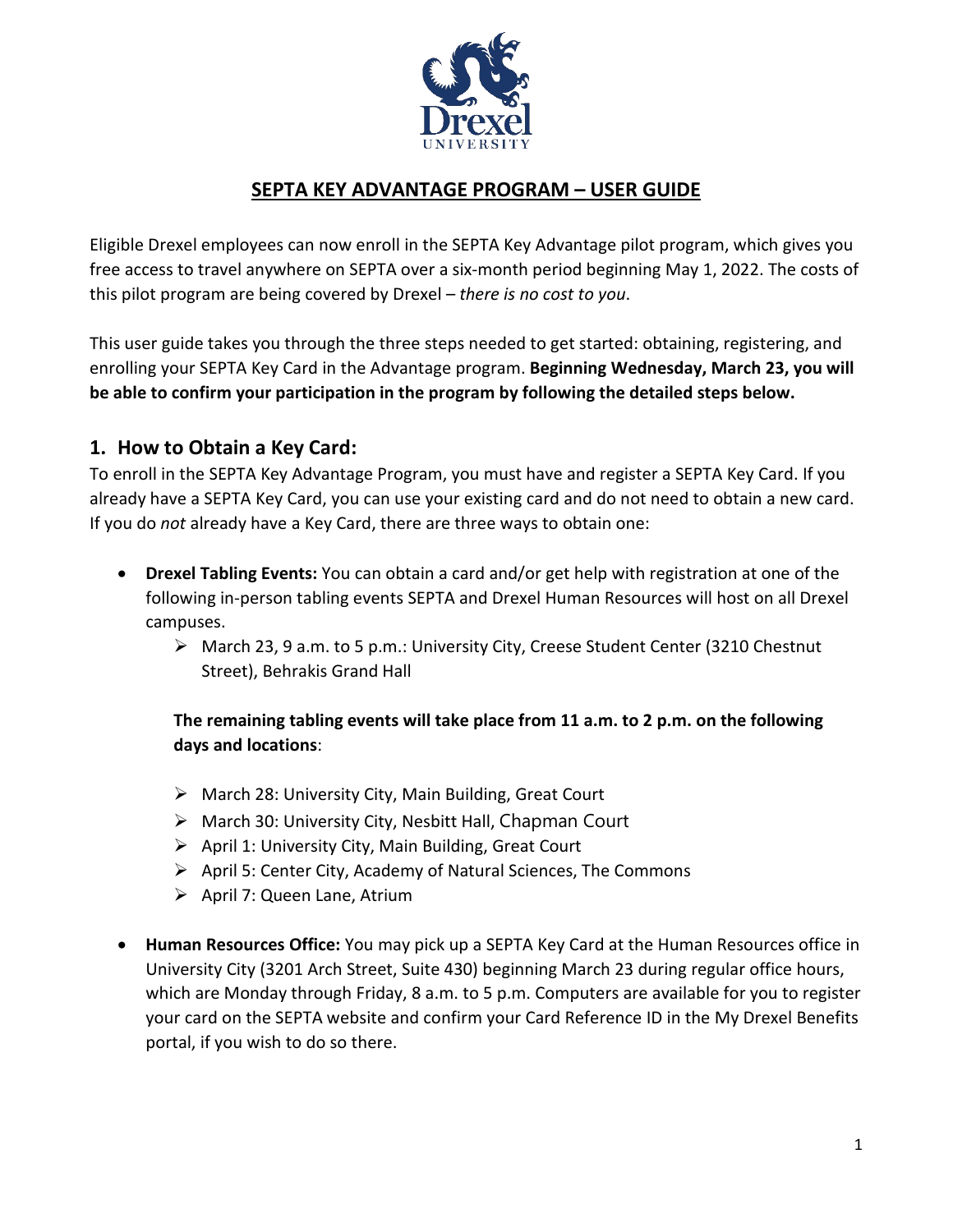• **SEPTA Key Card Location:** You may also purchase a card at any [Key Card Buy/Load Location,](https://www.septakey.org/info/buy-load-locator) at a cost of \$4.95. If you register your card within 30 days of purchase, the \$4.95 fee will automatically be applied to the Card Travel Wallet for future use.

## **2. How To Register Your SEPTA Key Card:**



Once you've obtained a SEPTA Key Card, you will need to register it and set up an account with SEPTA. If you already have a registered SEPTA Key Card, you can skip this step.

Visit [septakey.org](http://www.septakey.org/) or scan the QR code to go to the SEPTA Key website. From there, select the option to **Register My New Card**.

Input your Key Card Number (Front) and Key Card Serial Number (Back). Choose a username and password and follow the rest of the steps to create your Key Card account.

### HELPFUL TIP

Make sure you use a valid email address to complete the registration process. An account confirmation email will be sent to the email address you entered while creating your account. Once you receive the email and verify your account, you can then log into your SEPTA Key Card account

• *Where to find your Key Card Number (left/front) and Key Card Serial Number (right/back)*



Once you've registered your Key Card and set up your account, navigate to the **My Account** page of the website. Your Key Card information will be shown here.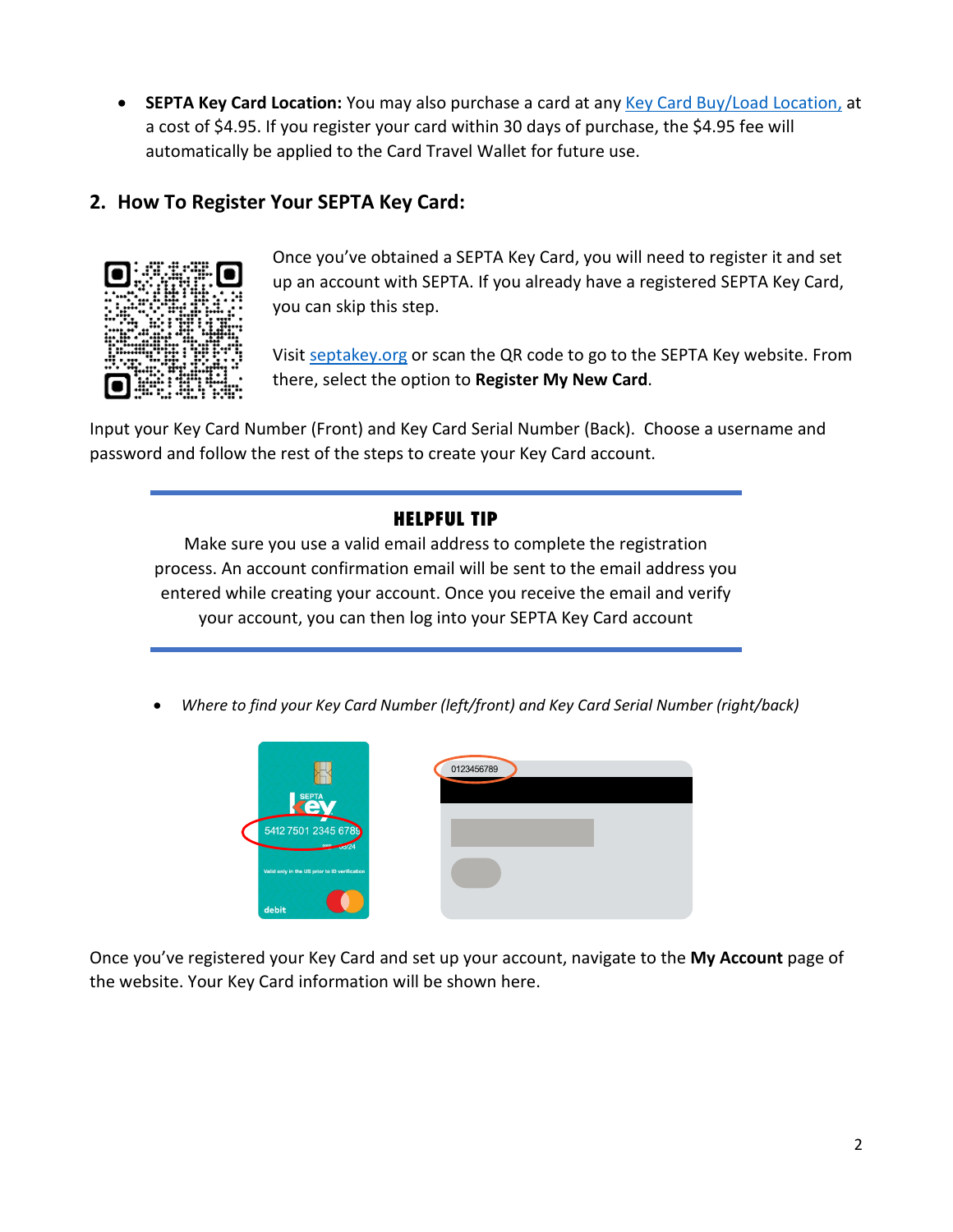

Next, click **Card Options** and select **Card Reference ID**. The Card Reference ID is needed to link your SEPTA Key Card to the SEPTA Key Advantage Program.

### HELPFUL TIP

The Card Reference ID contains both numbers and characters, so it is best to copy this ID through your browser and paste it to the final location. Be careful not to include a blank space before or after.

# **3. How to Enroll in the SEPTA Key Advantage Program:**

Beginning Wednesday, March 23rd, you will be able to enter your Card Reference ID, via **My Drexel Benefits** portal.

- Visit [DrexelOne.](http://www.one.drexel.edu/)
- Select **Employee tab**.
- Click on **My Drexel Benefits**, which takes you to the benefits portal.
- Click on the **Enroll** button located on **Septa Key Advantage** tile at the top right of the portal home page.



• Where prompted, enter your Card Reference ID, **be sure to enter the ID that is specific to your account**, then **Save and Continue**.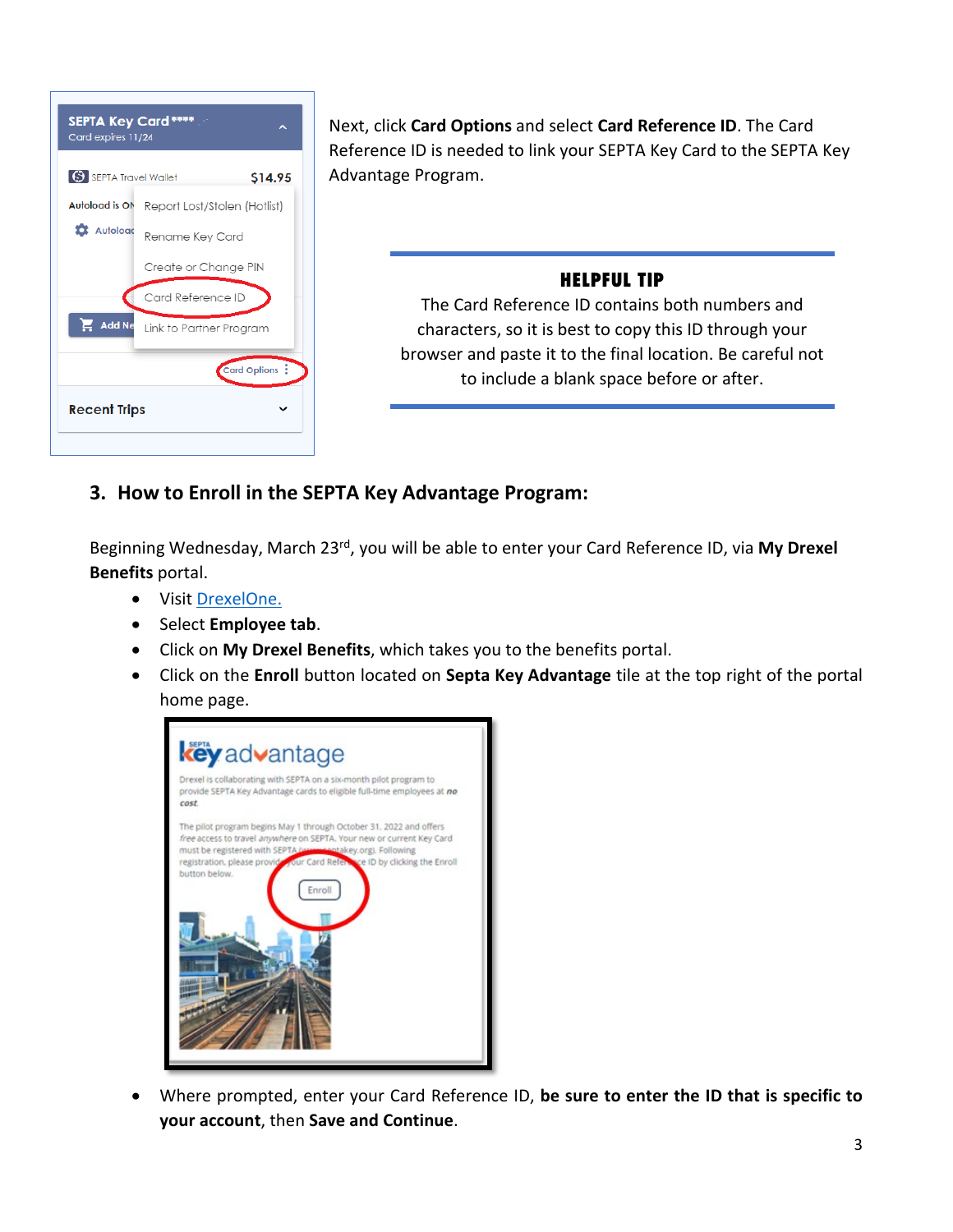| Please enter your Card Reference ID, which contains both numbers and characters, in the space below, located in your account<br>on the SEPTA Key Card webpage, under My Account; click on Card Options. The Card Reference ID is NOT located on your Key<br>Card itself; it is located in your SEPTA account.                                                                                                 |                                                |
|---------------------------------------------------------------------------------------------------------------------------------------------------------------------------------------------------------------------------------------------------------------------------------------------------------------------------------------------------------------------------------------------------------------|------------------------------------------------|
| * Enter SEPTA Key Card Reference ID:                                                                                                                                                                                                                                                                                                                                                                          |                                                |
| Note: The SEPTA Key Card Reference ID contains both numbers and characters, so it is best to copy this ID through your browser and<br>paste it above, if possible. Data entry issues may cause delays in funding your Key Card, so it is important to accurately enter your<br>information and review the confirmation statement to ensure the Card Reference ID noted matches what is in your SEPTA account. |                                                |
|                                                                                                                                                                                                                                                                                                                                                                                                               | <b>Save and Continue</b><br>Go to Confirmation |

#### HELPFUL TIP

Copy the Card Reference ID from your SEPTA account and paste it into the My Drexel Benefits portal to ensure there are no data entry issues. The Card Reference ID is alpha, numeric, and case sensitive. Be careful not to include a blank space before or after. This ID must match exactly to what is displayed in your SEPTA account. **Incorrect entries will cause delay in funding your SEPTA Key card.**

• Be sure to check the **Select** box on the next page to ensure that you are enrolled in the program.

|                             | Click Compare Plans to review the features of the plans available to you. |  |
|-----------------------------|---------------------------------------------------------------------------|--|
| Septa Key Advantage Program |                                                                           |  |
| Coverage:                   |                                                                           |  |
| Enrolled                    |                                                                           |  |
|                             | You Pay:                                                                  |  |
|                             | \$0.00                                                                    |  |
|                             |                                                                           |  |
|                             | Select                                                                    |  |
|                             |                                                                           |  |

• Then click **Save and Continue** at the bottom of the page again.